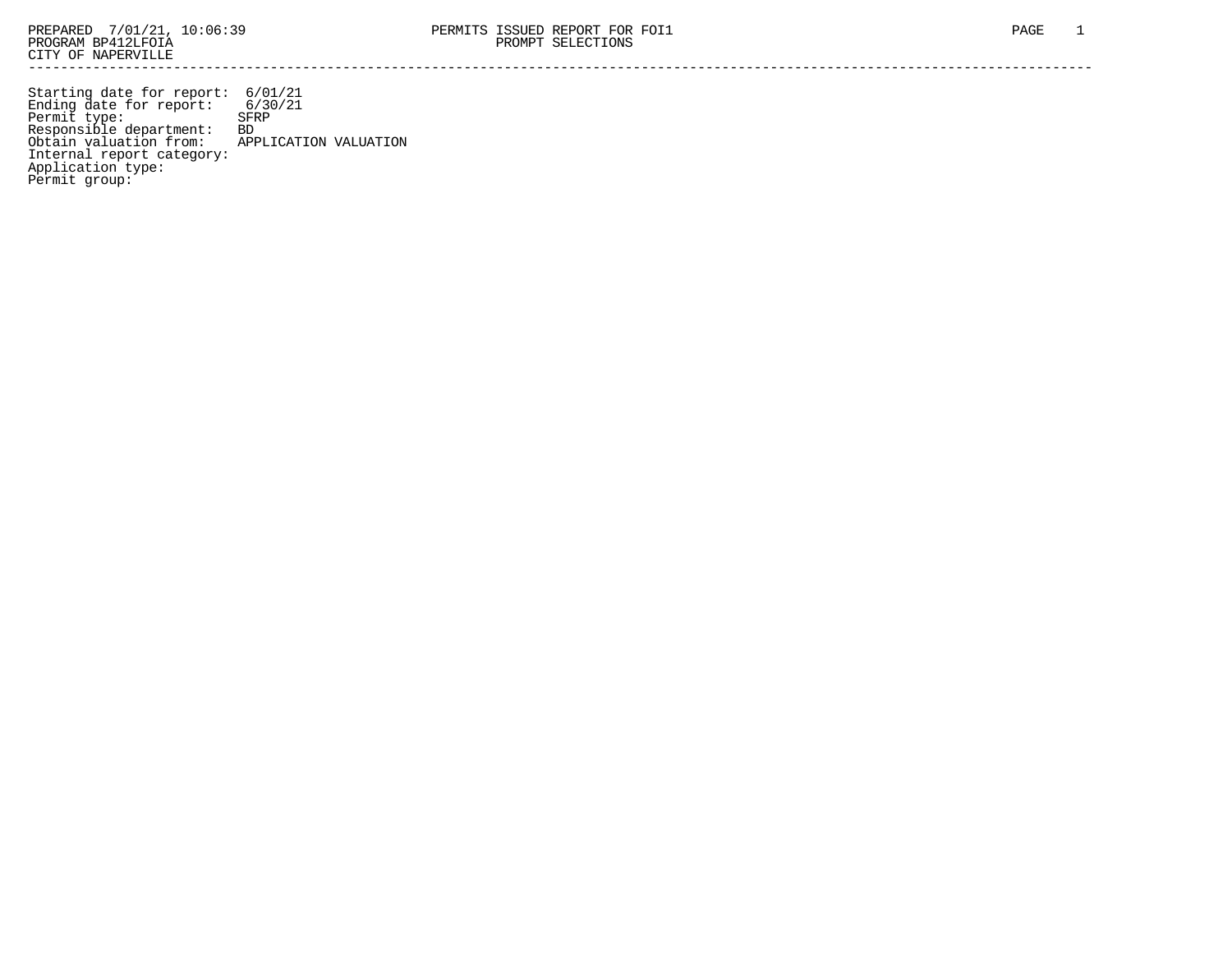## PREPARED 7/01/21, 10:06:39 PERMITS ISSUED REPORT PAGE 1 PROGRAM BP412LFOI1 6/01/21 THRU 6/30/21 CITY OF NAPERVILLE **Example 20** CITY OF NAPERVILLE CITY OF NAPERVILLE<br>
PERMIT TYPE - SFRP SINGLE FAMILY RESIDENCE PERMIT<br>
PERMIT TYPE - SFRP SINGLE FAMILY RESIDENCE PERMIT OBTAINED VALUATION FROM APPLICATION VALUATION

| APPLICATION APPLICATION TYPE AND DESCRIPTION<br>DATE<br>VALUATION                                                                   | Parcel Number                             | PROPERTY OWNER/<br>CONTRACTOR                 |
|-------------------------------------------------------------------------------------------------------------------------------------|-------------------------------------------|-----------------------------------------------|
| 50-00000023 SFR SINGLE FAMILY RESIDENCE                                                                                             | 400 S EAGLE ST                            |                                               |
| $\begin{tabular}{ll} --------& & 2/01/19 \\ \textbf{Contractor} & \#:\end{tabular}$                                                 | D-07134410190000N1154-84                  |                                               |
| STRUCTURE - 000 000 SFR                                                                                                             |                                           |                                               |
| 21-00000078 SFR SINGLE FAMILY RESIDENCE THE SERIES OF 2239 WENDT CR                                                                 |                                           |                                               |
|                                                                                                                                     |                                           |                                               |
| STRUCTURE - 000 000 SFR<br>PERMIT TYPE - SFRP 00 SINGLE FAMILY RESIDENCE PERMIT 6/02/21                                             | ISSUE DATE SUBCONTRACTOR(S)               |                                               |
| 21-00000334 SFR SINGLE FAMILY RESIDENCE THE SERIES OF THE LATER SERIES AV                                                           |                                           |                                               |
| ----------- 2/05/21 \$350000<br>Contractor #: 815-436-1188                                                                          |                                           | D-08203070180000N121 -117 MIKOLS CONSTRUCTION |
| STRUCTURE - 000 000 SFR<br>PERMIT TYPE - SFRP 00 SINGLE FAMILY RESIDENCE PERMIT 6/09/21<br>----------                               | ISSUE DATE SUBCONTRACTOR(S)               |                                               |
| 21-00000845 SFR SINGLE FAMILY RESIDENCE                                                                                             | 321 W FRANKLIN AV                         |                                               |
| ----------     3/18/21      \$784000             D-07134020110000N536 -84       MUELLNER CONSTRUCTION<br>Contractor #: 630-844-6020 |                                           |                                               |
| ISSUE DATE SUBCONTRACTOR(S)<br>STRUCTURE - 000 000 SFR<br>PERMIT TYPE - SFRP 00 SINGLE FAMILY RESIDENCE PERMIT 6/04/21              |                                           |                                               |
| 21-00000910 SFR SINGLE FAMILY RESIDENCE THE SERIES OF 232 N LAIRD ST                                                                |                                           |                                               |
| $\frac{3}{22/21}$ \$930000<br>Contractor #: 630, 360, 1052<br>Contractor #: 630-369-1953                                            | D-07131010250000N1830-68 DJK CUSTOM HOMES |                                               |
| STRUCTURE - 000 000 SFR<br>PERMIT TYPE - SFRP 00 SINGLE FAMILY RESIDENCE PERMIT 6/02/21                                             | ISSUE DATE SUBCONTRACTOR(S)               |                                               |
| 21-00001165 SFR SINGLE FAMILY RESIDENCE                                                                                             | 511 N WEBSTER ST                          |                                               |
| $---------$ 4/06/21 \$995000<br>$\sim$ $\sim$ $\sim$ $\sim$ $\sim$ $\sim$                                                           | D-07132100120000N42 -69 DJK CUSTOM HOMES  |                                               |

Contractor #: 630-369-1953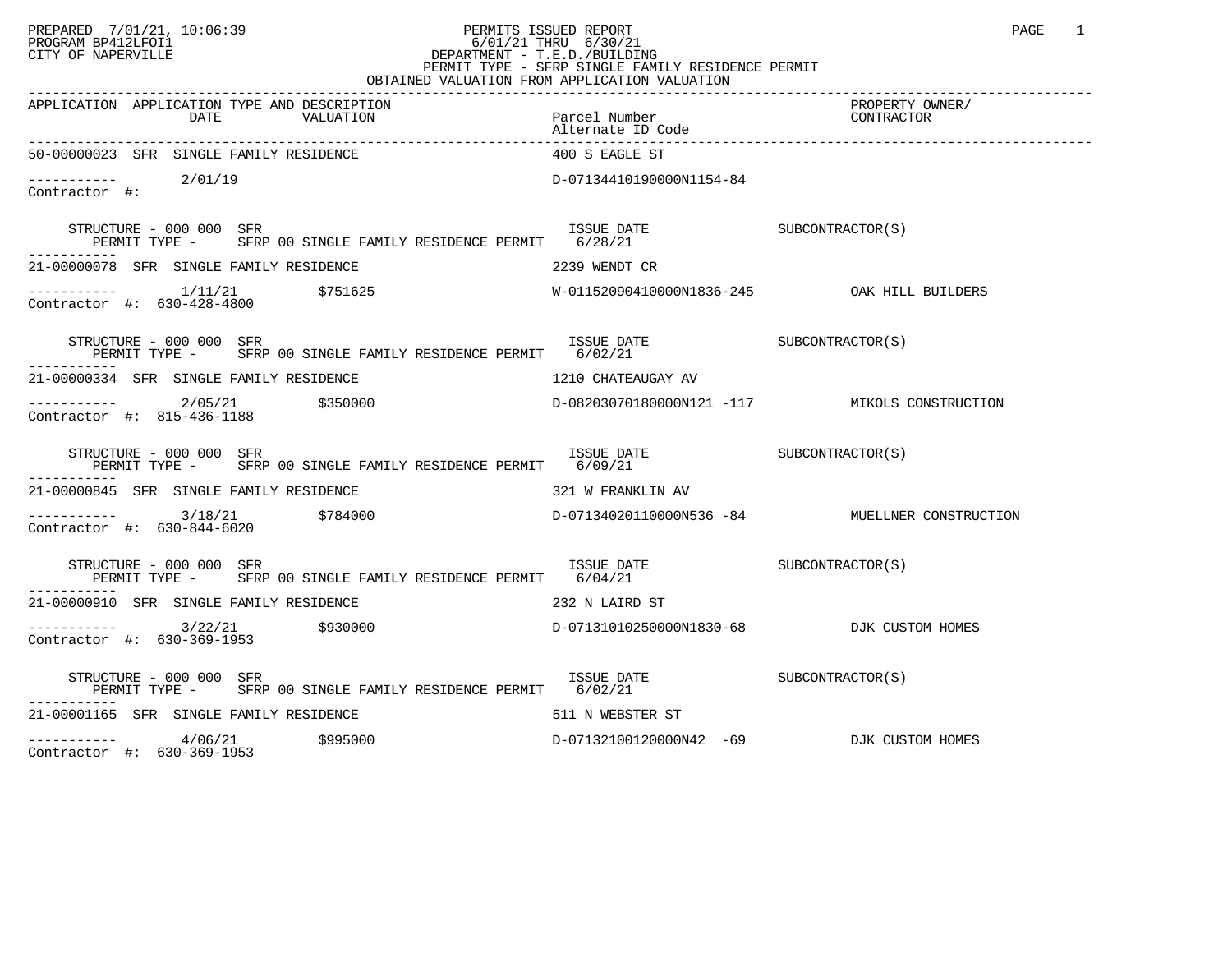## PREPARED 7/01/21, 10:06:39 PERMITS ISSUED REPORT PAGE 2 PROGRAM BP412LFOI1 6/01/21 THRU 6/30/21 CITY OF NAPERVILLE **Example 20** CITY OF NAPERVILLE PERMIT TYPE - SFRP SINGLE FAMILY RESIDENCE PERMIT

| OBTAINED VALUATION FROM APPLICATION VALUATION                                                                                                                                                                    |                                       |                                                    |  |  |  |  |
|------------------------------------------------------------------------------------------------------------------------------------------------------------------------------------------------------------------|---------------------------------------|----------------------------------------------------|--|--|--|--|
| APPLICATION APPLICATION TYPE AND DESCRIPTION<br>DATE<br>VALUATION                                                                                                                                                | Parcel Number<br>Alternate ID Code    | PROPERTY OWNER/<br>CONTRACTOR                      |  |  |  |  |
| 21-00001165 (CONTINUED)                                                                                                                                                                                          |                                       |                                                    |  |  |  |  |
| $\begin{tabular}{lllllll} \texttt{STRUCTURE} & 000 000 & SFR & 1SSUE & DATE \\ \texttt{PERMIT} & 00 & SFRP & 00 & SINGLE & FAMILY & RESIDENCE & PERMIT & 6/03/21 & 0.000 & 0.000 & SFRP \\ \end{tabular}$        |                                       |                                                    |  |  |  |  |
| 21-00001228 SFR SINGLE FAMILY RESIDENCE                                                                                                                                                                          | 4243 CHINABERRY LN                    |                                                    |  |  |  |  |
| $\frac{4}{9/21}$ \$600000<br>Contractor #: 630-554-2444                                                                                                                                                          |                                       | W-01172130120000N1743-241 BAUMGARTNER CUSTOM HOMES |  |  |  |  |
| STRUCTURE - 000 000 SFR<br>PERMIT TYPE - SFRP 00 SINGLE FAMILY RESIDENCE PERMIT 6/17/21 APEX EXTERIORS INC - SO ELGIN                                                                                            |                                       |                                                    |  |  |  |  |
| 21-00001762 SFR SINGLE FAMILY RESIDENCE                                                                                                                                                                          | 2507 ACCOLADE AV                      |                                                    |  |  |  |  |
| ----------- 5/03/21 \$195000<br>Contractor #: 817-875-7057                                                                                                                                                       | W-0110300028117 N1841-229 PULTE GROUP |                                                    |  |  |  |  |
| $\begin{array}{cccc} \texttt{STRUCTURE} & - & 000 & 000 & \texttt{SFR} \\ \texttt{PEMENT TYPE} & - & \texttt{SFRP} & 00 & \texttt{SINGLE FAMILY RESIDENCE PERMIT} & 6/16/21 & \texttt{RASY ROOFING} \end{array}$ |                                       |                                                    |  |  |  |  |
| 21-00001856 SFR SINGLE FAMILY RESIDENCE                                                                                                                                                                          | 4256 CHINABERRY LN                    |                                                    |  |  |  |  |
| $\frac{1}{2}$ 5/05/21 $\frac{5}{000000}$<br>Contractor #: 630-226-0460                                                                                                                                           |                                       | W-01172100300000N1743-241 OVERSTREET BUILDERS INC  |  |  |  |  |
| ISSUE DATE SUBCONTRACTOR(S)<br>STRUCTURE - 000 000 SFR<br>PERMIT TYPE - SFRP 00 SINGLE FAMILY RESIDENCE PERMIT 6/17/21                                                                                           |                                       |                                                    |  |  |  |  |
| 21-00001858 SFR SINGLE FAMILY RESIDENCE                                                                                                                                                                          | 3947 CALIENTE CR                      |                                                    |  |  |  |  |
| ----------- 5/05/21 \$500000<br>Contractor #: 630-226-0460                                                                                                                                                       |                                       |                                                    |  |  |  |  |
| STRUCTURE - 000 000 SFR<br>PERMIT TYPE - SFRP 00 SINGLE FAMILY RESIDENCE PERMIT 6/02/21                                                                                                                          | ISSUE DATE SUBCONTRACTOR(S)           |                                                    |  |  |  |  |
| 21-00001880 SFR SINGLE FAMILY RESIDENCE                                                                                                                                                                          | 703 PARKSIDE RD                       |                                                    |  |  |  |  |
|                                                                                                                                                                                                                  |                                       |                                                    |  |  |  |  |
| STRUCTURE - 000 000 SFR                                                                                                                                                                                          |                                       |                                                    |  |  |  |  |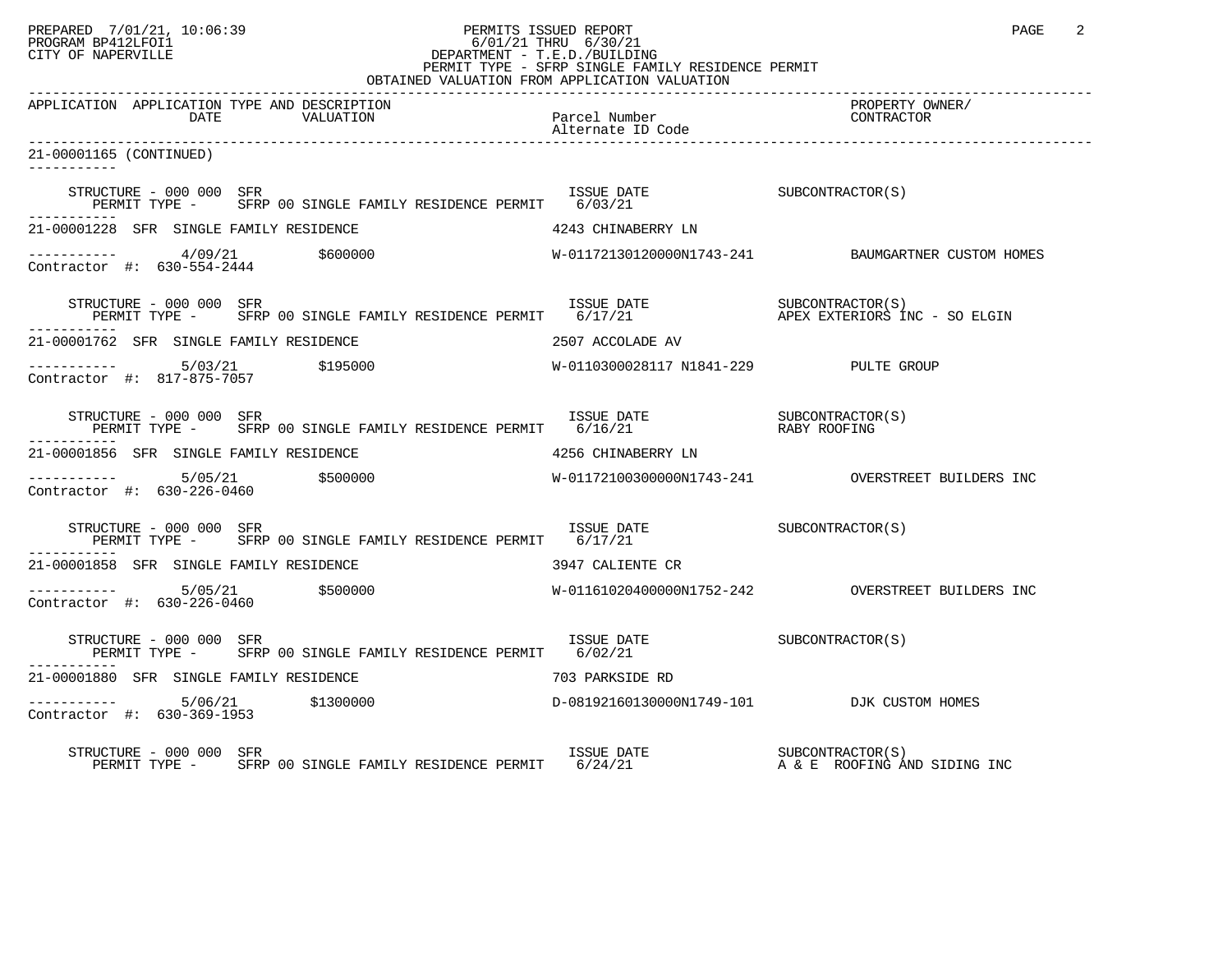## PREPARED 7/01/21, 10:06:39 PERMITS ISSUED REPORT PAGE 3 PROGRAM BP412LFOI1 6/01/21 THRU 6/30/21 CITY OF NAPERVILLE **Example 20** CITY OF NAPERVILLE CITY OF NAPERVILLE<br>
PERMIT TYPE - SFRP SINGLE FAMILY RESIDENCE PERMIT<br>
PERMIT TYPE - SFRP SINGLE FAMILY RESIDENCE PERMIT OBTAINED VALUATION FROM APPLICATION VALUATION

| APPLICATION APPLICATION TYPE AND DESCRIPTION<br>DATE VALUATION Parcel Number<br>Parcel Number<br>270 SER SINGLE PAMILY DRAINING                                                                                                                                                                                                                                                                                                       |                                       | PROPERTY OWNER/<br>CONTRACTOR |
|---------------------------------------------------------------------------------------------------------------------------------------------------------------------------------------------------------------------------------------------------------------------------------------------------------------------------------------------------------------------------------------------------------------------------------------|---------------------------------------|-------------------------------|
| 21-00002270 SFR SINGLE FAMILY RESIDENCE                                                                                                                                                                                                                                                                                                                                                                                               | 2319 CORN LILY RD                     |                               |
|                                                                                                                                                                                                                                                                                                                                                                                                                                       |                                       |                               |
| TRUCTURE - 000 000 SFR<br>PERMIT TYPE - SFRP 00 SINGLE FAMILY RESIDENCE PERMIT 6/22/21 6/22/21<br>STRUCTURE – 000 000 SFR<br>----------                                                                                                                                                                                                                                                                                               |                                       |                               |
| 21-00002271 SFR SINGLE FAMILY RESIDENCE THE SERIES OF 3619 SARGENT DR                                                                                                                                                                                                                                                                                                                                                                 |                                       |                               |
|                                                                                                                                                                                                                                                                                                                                                                                                                                       |                                       |                               |
| $\begin{array}{cccc} \texttt{STRUCTURE} & - & 000 & 000 \\ \texttt{PERMIT} & \texttt{TYPE} & - & \texttt{SFRP} & 00 \\ \texttt{SFRP} & 00 & \texttt{SINGLE} & \texttt{FAMILY} & \texttt{RESIDENCE} & \texttt{PERMIT} & 6/22/21 \\ \end{array} \qquad \begin{array}{cccc} \texttt{ISSUE} & \texttt{DATE} & \texttt{SUECONTRACTOR(S)} \\ \texttt{6/22/21} & \texttt{SUS} & \texttt{RABY ROOFING} \\ \end{array}$<br>STRUCTURE - 000 000 |                                       |                               |
| 21-00002272 SFR SINGLE FAMILY RESIDENCE THE SERIES OF 2548 ACCOLADE AV                                                                                                                                                                                                                                                                                                                                                                |                                       |                               |
|                                                                                                                                                                                                                                                                                                                                                                                                                                       |                                       |                               |
| STRUCTURE – 000 000 SFR<br>PERMIT TYPE – SFRP 00 SINGLE FAMILY RESIDENCE PERMIT 6/22/21 – RABY ROOFING<br>STRUCTURE - 000 000 SFR                                                                                                                                                                                                                                                                                                     |                                       |                               |
| 21-00002309 SFR SINGLE FAMILY RESIDENCE THE SERIES OF 2935 LANCELOT LN                                                                                                                                                                                                                                                                                                                                                                |                                       |                               |
|                                                                                                                                                                                                                                                                                                                                                                                                                                       |                                       |                               |
| STRUCTURE – 000 000 SFR<br>PERMIT TYPE – SFRP 00 SINGLE FAMILY RESIDENCE PERMIT 6/22/21 – RABY ROOFING<br>STRUCTURE - 000 000 SFR                                                                                                                                                                                                                                                                                                     |                                       |                               |
| 21-00002311 SFR SINGLE FAMILY RESIDENCE THE SERIES OF THE 2927 LANCELOT LN                                                                                                                                                                                                                                                                                                                                                            |                                       |                               |
| Contractor #: 817-875-7057                                                                                                                                                                                                                                                                                                                                                                                                            |                                       |                               |
| $\begin{array}{cccc} \texttt{STRUTURE} - 000~000 & \texttt{SFR} & \texttt{ISSUE} & \texttt{DATE} & \texttt{SUBCONTRACTOR(S)} \\ \texttt{PERMIT} & \texttt{TPE} - & \texttt{SFRP} & 00 & \texttt{SINGLE} & \texttt{FAMILY} & \texttt{RESIDENCE} & \texttt{PERMIT} & 6/22/21 & \texttt{XABY ROOFING} \end{array}$                                                                                                                       |                                       |                               |
| 21-00002312 SFR SINGLE FAMILY RESIDENCE                                                                                                                                                                                                                                                                                                                                                                                               | 3643 GOLD CUP LN                      |                               |
| ----------- 5/26/21 \$195000<br>Contractor #: 817-875-7057                                                                                                                                                                                                                                                                                                                                                                            | W-0110300028190 N1841-229 PULTE GROUP |                               |